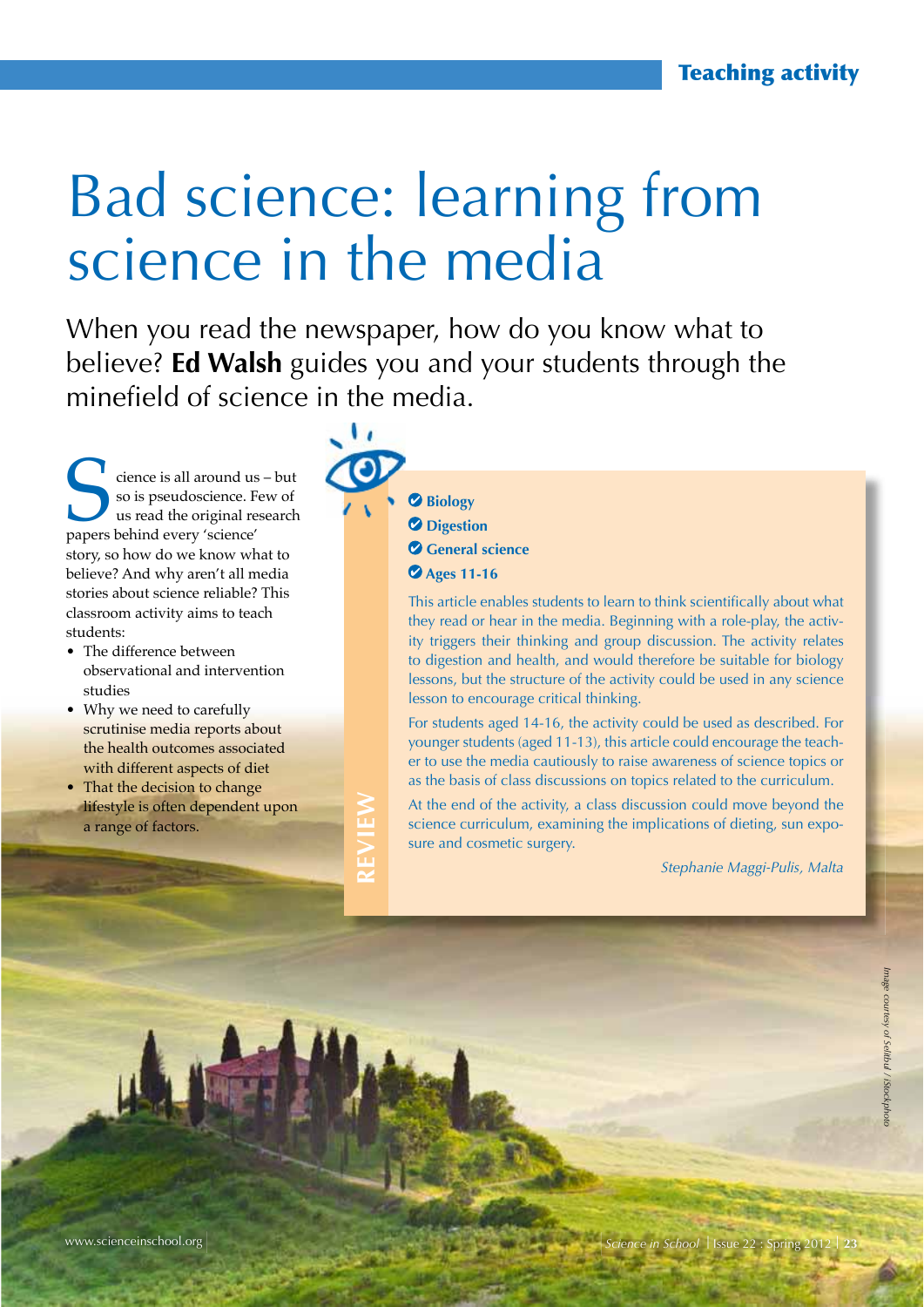### **Introduction**

- 1. Ask students to imagine that they have decided to emigrate. They are going to live and work in one of the following regions: Sweden / rural Greece / Melbourne, Australia. Show students images of these regionsw1.
- 2. In small groups, they should discuss all the things that might be different about living in these situations, such as pollution, diet, healthcare, pace of life, prosperity, types of employment, and climate.
- 3. Explain that after a number of years, the wrinkling of their skin will be measured, quite scientifically. Which of the factors they have identified might make a difference to the amount of wrinkling? Establish that there could be a number of causes.

It is often hard to find out which of many possible causes has produced a particular outcome, such as skin wrinkling, especially if some of the possible causes are interlinked. In a scientific study we try to change only one thing at a time. This may sometimes be difficult, and we need to think of a way to account for that shortcoming, or consider conducting a different kind of study.

#### **Main activity**

- 1. Ask the students to imagine that they are working as scientists and have been asked to conduct research into the use of olive oil in people's diets as a way of reducing skin wrinkling. The hypothesis is that 'more olive oil consumed leads to fewer wrinkles'.
- 2. Ask students to decide how they

#### Can consuming more olive oil stop you getting wrinkles?

could set up such an investigation. Get them to think about such factors as:

- The size of the groups
- How to make it a fair test
- How to control the variables
- 3. What problems are there with conducting such research?

Explain that there are two main types of study that scientists could use to answer this question, an *observational study* and an *intervention study*. Observational studies are when scientists find people who have already brought the change they are studying into their lives (e.g. who has been using olive oil in their diet and who hasn't?).

4. Ask the students to consider the advantages and disadvantages of this kind of study. Draw out that observational studies use existing behaviours, so are cheap and easy to do, but may struggle to isolate single variables. People in the study group may well use different amounts of olive oil in their diets, but there are almost certainly going to be lots of other differences as well. As a result, it may be extremely difficult to clearly identify the extent to which the presence of olive oil is the significant factor in preventing the wrinkling of skin.

Explain that intervention studies ('trials') are when the scientists control the variables (e.g. you are going to have olive oil in your diet, but he is not).

5. Again, ask the students what they think the advantages and disadvantages of this type of study are. Ideas should include that intervention studies involve a much better

> Gothenburg, Sweden

control of variables and the groups can be balanced to eliminate other variables. However, they are more expensive to run and may be unethical: imagine researching smoking in this way. They may also take longer: if you want to examine the effect of a lifetime of eating olive oil on life expectancy, you would have to start your experiment with children, but wait perhaps up to 70 years until you had your answer.

6. Return to the investigations proposed by the students, and ask them to determine which type of study they used.

Explain that in 2001 a detailed scientific study was conducted into the wrinkling of skin on people who lived in Sweden, Greece and Australia, and that you are going to share the findings. Depending on the age and ability of the students, you could do this in one (or more) of three ways:

- Explain verbally, making key points on the board
- • Give students copies of the edited findings (student worksheet 1, page 26, which can also be downloaded from the *Science in School* websitew2)
- • Give students copies of the original research paper (br Purba et. al., 2001).
- 7. Ask the students to work in groups and explore what the research showed.

24 | *Science in School* | Issue 22 : Spring 2012

Image courtesy of jaime.silva; image source: Flic *Image courtesy of jaime.silva; image source: Flickr*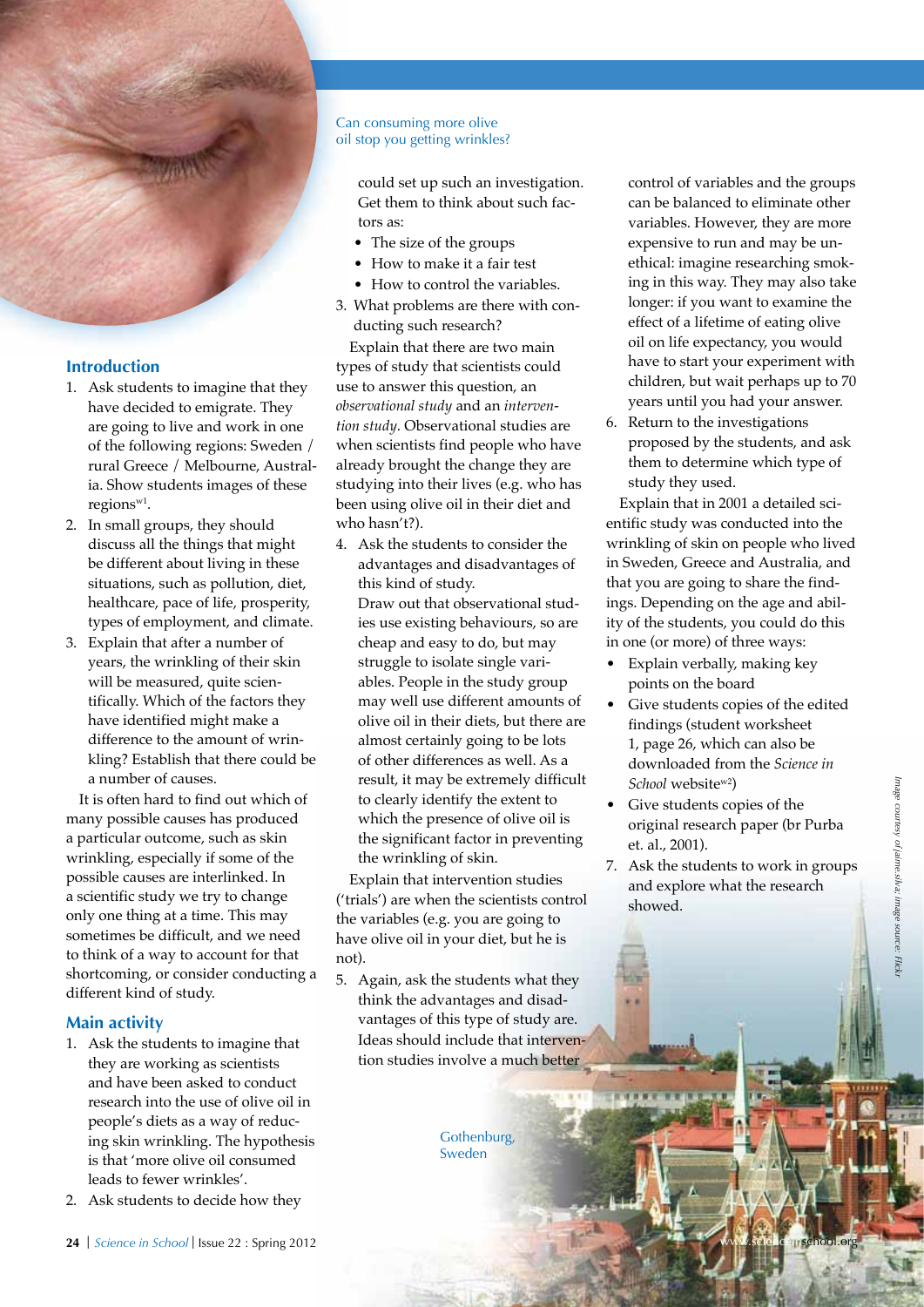# **BACKGROUND** BACKGROUN

## Bad Science is good for school science

 *Image courtesy of venetia koussia; image source: Flickr*

*Bad Science* is a book (Goldacre, 2008), a newspaper column in *The Guardian* and a website<sup>w3</sup> by Ben Goldacre, an award-winning writer and broadcaster who specialises in unpicking questionable scientific claims made by scaremongering journalists, dodgy government reports, evil pharmaceutical corporations, public relations companies and quacks. It promotes a healthy scepticism as a way of detecting powerful and effective uses of science and its misuses and abuses.

Ed Walsh, science advisor for Cornwall Learning, has taken eight of the case studies from the book and turned them into lessons to excite students (aged 14-16) and to encourage them to think for themselves and to use the *Bad Science* approach. To download the rest of the teaching materials, visit the Bad Science for Schools website<sup>w4</sup>

- Was this an observational or an intervention study?
- The study found an association between features of people's diets and the amount of wrinkling they had. That might be because different diets cause wrinkles to different extents. But what alternative explanations are there? Are there factors which might be independently associated with both diet and wrinkles, such as social class, working outdoors, sunlight exposure, smoking, and so on? (In this situation, scientists would call these alternative explanations 'confounding variables'.)
- Did this study prove that changing your diet will help you get fewer wrinkles?
- 8. Ask the students to work in small groups. Each group has to write a short piece of text (no more than 50 words) for a local newspaper using this report as the basis. The editor has made it clear that they want something engaging

about how readers can enjoy the summer sun without being affected by it. Keeping the editor

happy might be difficult because the research has shortcomings and does not give a clear answer. The pieces should be written in large writing on sugar paper and displayed around the room.

- 9. Ask students to assess each other's work and give each piece two marks (out of five): one mark for 'how engaging it is' and the other for 'how accurate it is'.
- 10. Show the students the extract from the *Daily Mirror* ('Sun protection on a plate', student worksheet 2, page 27, which can also be downloaded from the *Science in School* website<sup>w2</sup>), part of a longer article with a series of tips about improving diet. Ask the students to discuss the extent to which the article's conclusion is reasonable. Emphasise that we are not saying that olive oil is not good for you, but asking whether this conclusion is entirely justified.

Some students may think that the news stories make the good advice in a rather dry research paper accessible to a wide range of people. Others may feel that it is not quite as simple as that, and that if you want smoother

Rural Greece

skin in old age you might have to do a bit more than consume more olive oil. Some may feel that simplifying the story to make it accessible, and leaving out the caveats, has also made it misleading.

- 11. Draw attention to the abstract from the research paper, which said that "This study illustrates that skin wrinkling in a sun-exposed site in older people of various ethnic backgrounds may be influenced by the types of foods consumed." Remind students of the confounding variables they identified earlier in the lesson and ask them the extent to which either their report or the one from the *Daily Mirror* recognised these.
- 12. Ask students to work in pairs to list the pros and cons of observational and intervention studies.

Take a show of hands – if students saw the newspaper headline tomorrow, 'Scientific study shows butter causes s kin cancer', would they stop eating butter immediately?

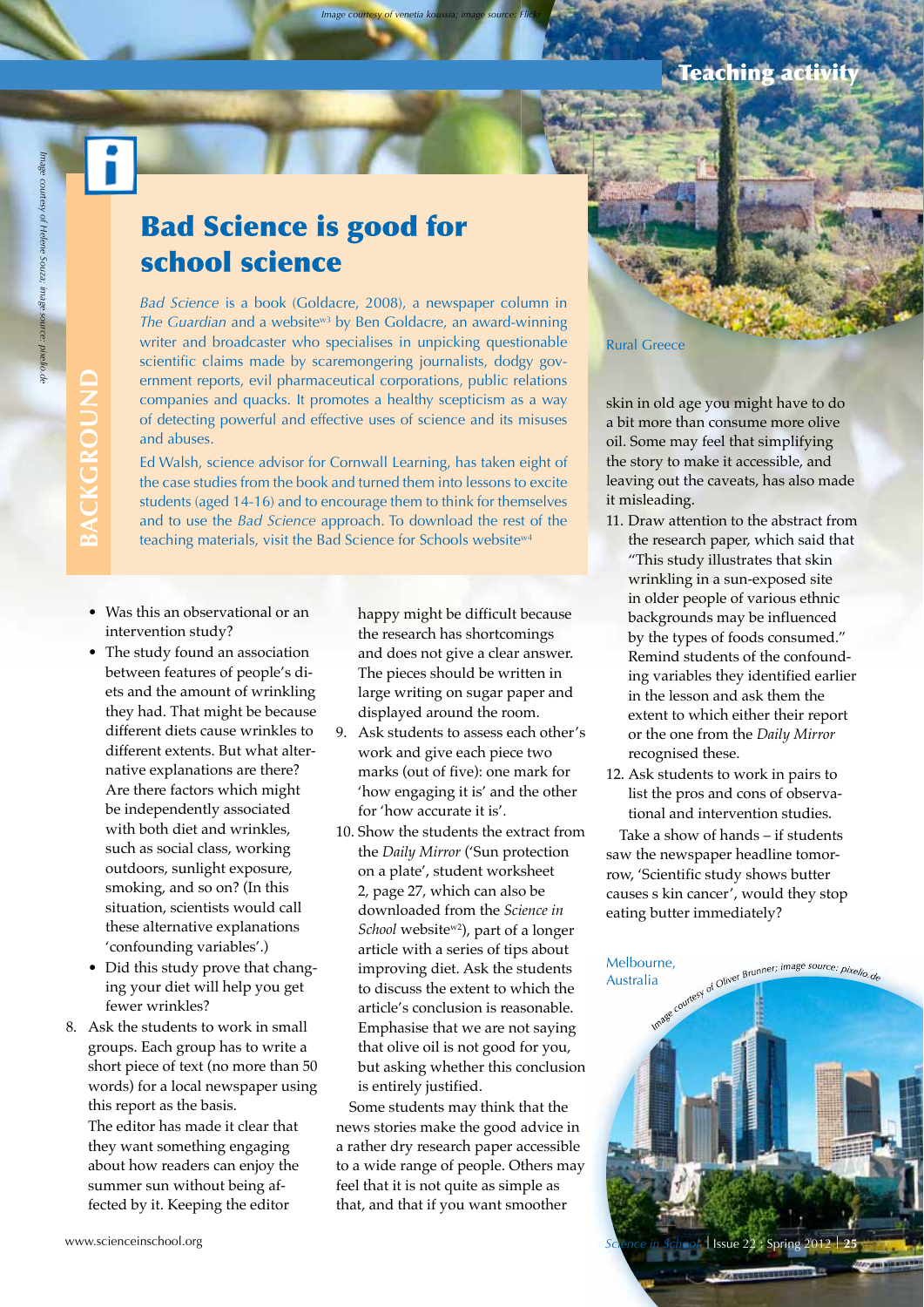## **Student worksheet 1:** Summary of conclusions from the research paper

This study (br Purba et al., 2001) was set up to see if there was a correlation between the intake of various foods and nutrients and the wrinkling of skin in places with significant amounts of sunlight.

The study included four groups:

- **Group 1:** 177 people born in Greece but now living in Melbourne, Australia
- **Group 2**: 69 people born in Greece and living in rural Greece
- **Group 3**: 48 Anglo-Celtic Australians living in Melbourne

**Group 4**: 159 people born in and still living in Sweden.

They were participating in the International Union of Nutritional Sciences 'Food habits in later life' study and had their dietary intakes measured and their skin assessed.

The results showed that Group 4 had the least skin wrinkling in a sunexposed site, followed by groups 1, 2 and 3. Analysis of the data and identifying correlation with food groups suggested that there may be less skin damage amongst people with a higher intake of vegetables, olive oil, fish and

legumes, and lower intakes of butter and margarine, milk products and sugar products.

High intakes of vegetables, legumes and olive oil seemed to offer protection against wrinkling whereas a high intake of meat, dairy and butter appeared to have the opposite effect.

This study illustrates that skin wrinkling in a sun-exposed site in older people of various ethnic backgrounds may be influenced by the types of foods consumed.

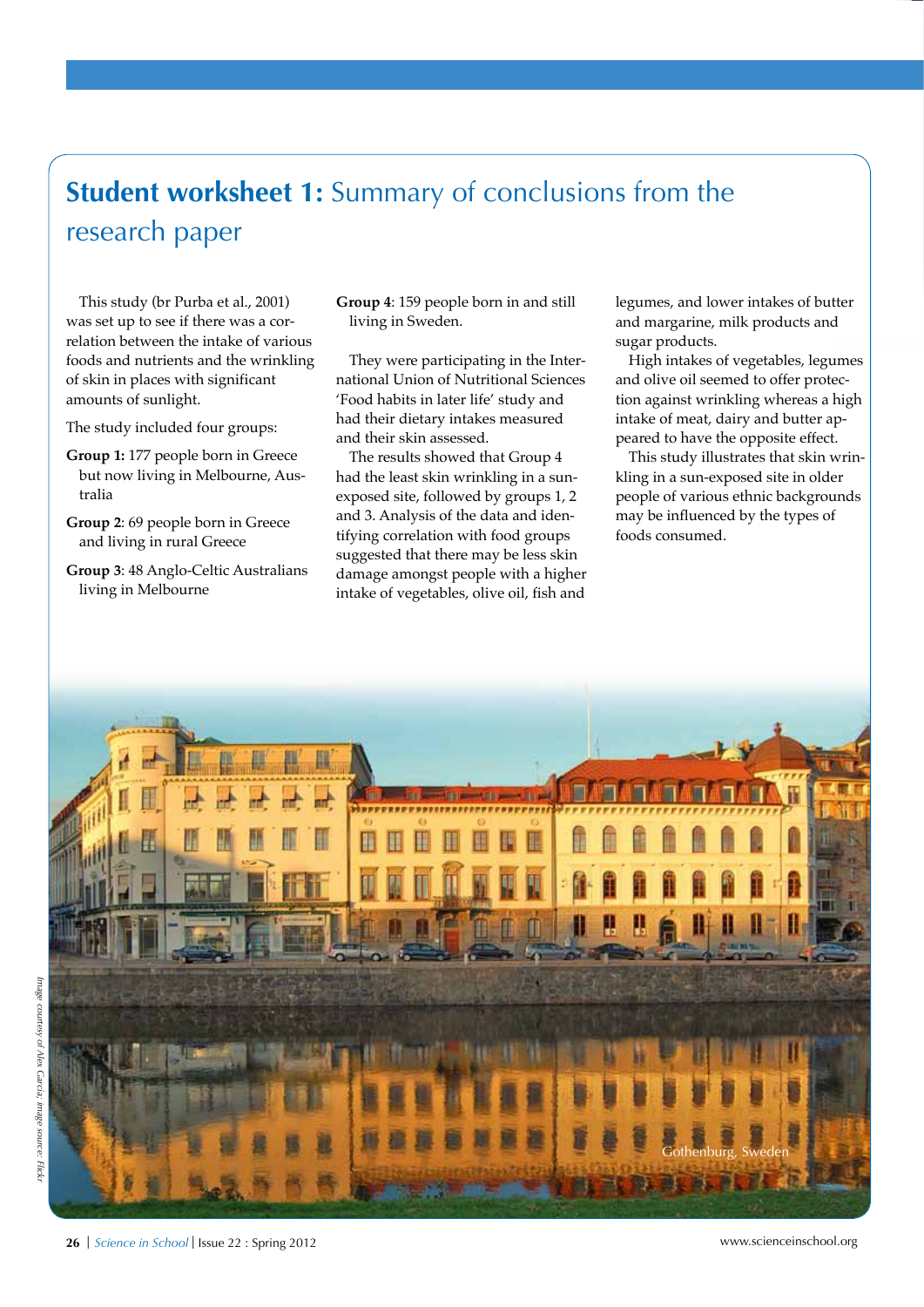## **Student worksheet 2:** *Daily Mirror* article

## **Sun protection on a plate!**

*By Angela Dowden 13/06/2006*

*With temperatures soaring to record levels, it's vital to protect yourself from the Sun's rays. Here are the foods that can help...*

*By making a few simple changes to your diet, you can help protect your skin from sunburn, ageing and even cancer. Of course, you also need to keep wearing your sun lotion and a hat and stay in shade during the heat of the day, but here's how to get some* 

*of your SPFs* [*sun-protection factors*] *on a plate...*

## *Olive oil*

*An Australian study in 2001 found that olive oil (in combination with fruit, vegetables and pulses* [*legumes*]*) offered measurable protection against skin wrinkling. Eat more olive oil by using it in salad dressings or dip bread in it rather than using butter.*